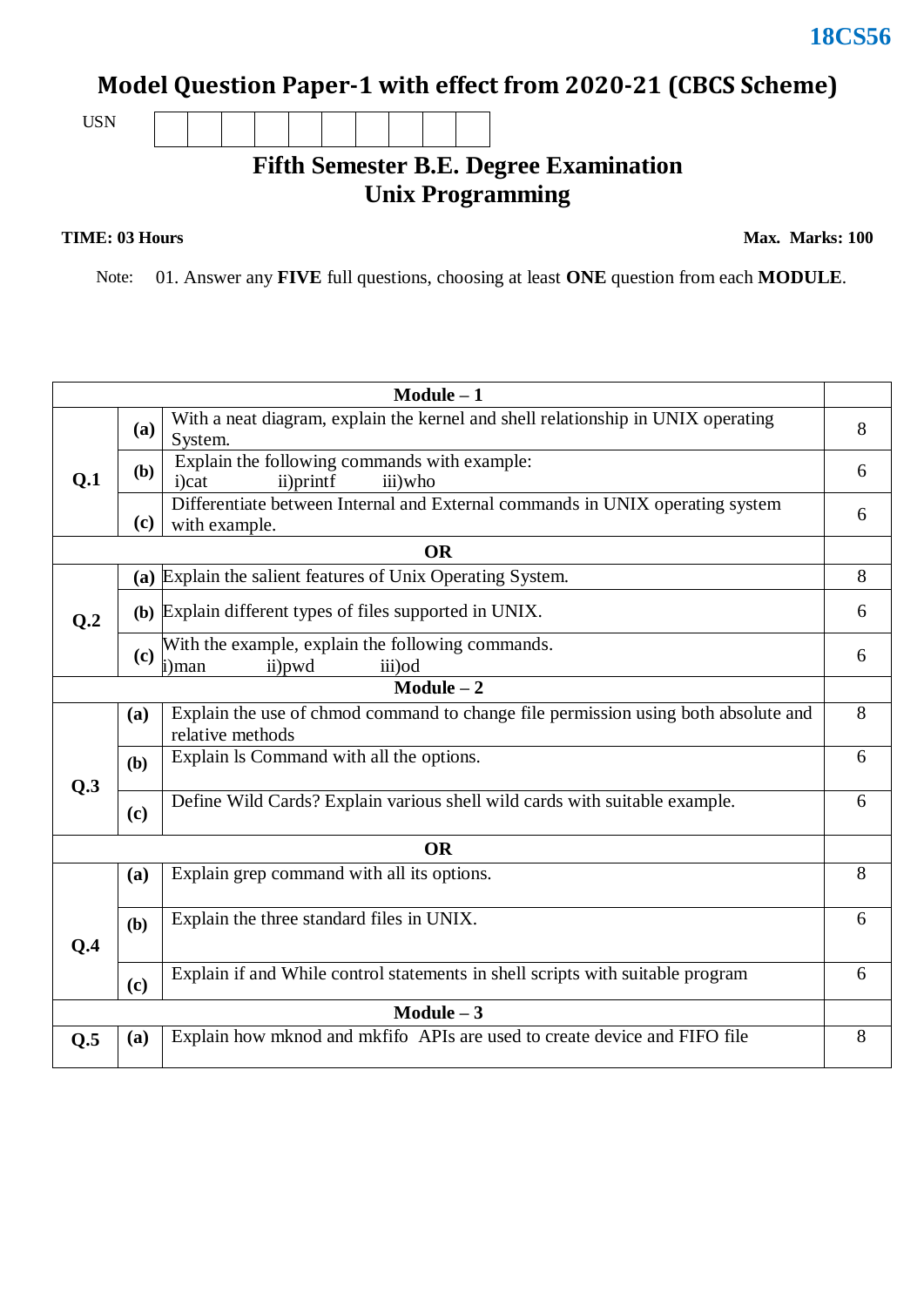## **18CS56**

|              | Explain with a neat diagram how process can be initiated and how process can be<br><b>(b)</b><br>terminated. |                                                                                                             |   |  |  |  |  |
|--------------|--------------------------------------------------------------------------------------------------------------|-------------------------------------------------------------------------------------------------------------|---|--|--|--|--|
| <b>OR</b>    |                                                                                                              |                                                                                                             |   |  |  |  |  |
|              | (a)                                                                                                          | Explain setimp and longimp APIs with an example                                                             | 8 |  |  |  |  |
| Q.6          | (b)                                                                                                          | Explain wait and waitpid APIs with their prototype. Mention the differences between<br>wait and waitpid     | 8 |  |  |  |  |
| $Module - 4$ |                                                                                                              |                                                                                                             |   |  |  |  |  |
|              | (a)                                                                                                          | Explain setuid and setgid functions with example and explain various ways to change<br>user IDs             | 8 |  |  |  |  |
| Q.7          | ( <b>b</b> )                                                                                                 | What are pipes? What are its limitations? Write a program to send data from parent to<br>child over a pipe. | 8 |  |  |  |  |
| <b>OR</b>    |                                                                                                              |                                                                                                             |   |  |  |  |  |
|              | (a)                                                                                                          | Explain popen and pclose functions with example.                                                            | 8 |  |  |  |  |
| Q.8          | (b)                                                                                                          | What is a FIFO? With a neat diagram explain client server communication using FIFO.                         |   |  |  |  |  |
| $Module - 5$ |                                                                                                              |                                                                                                             |   |  |  |  |  |
|              | (a)                                                                                                          | Define Signal? Explain sigaction API with demonstrating program.                                            | 8 |  |  |  |  |
| Q.9          | (b)                                                                                                          | Explain Daemon characteristics and coding rules                                                             | 8 |  |  |  |  |
| <b>OR</b>    |                                                                                                              |                                                                                                             |   |  |  |  |  |
|              | (a)                                                                                                          | Explain Sigsetjmp and siglongjmp APIs with example.                                                         | 8 |  |  |  |  |
| Q.10         | (b)                                                                                                          | What are daemon processes? Explain with a neat diagram the error logging facility for<br>a daemon process.  | 8 |  |  |  |  |
|              |                                                                                                              |                                                                                                             |   |  |  |  |  |